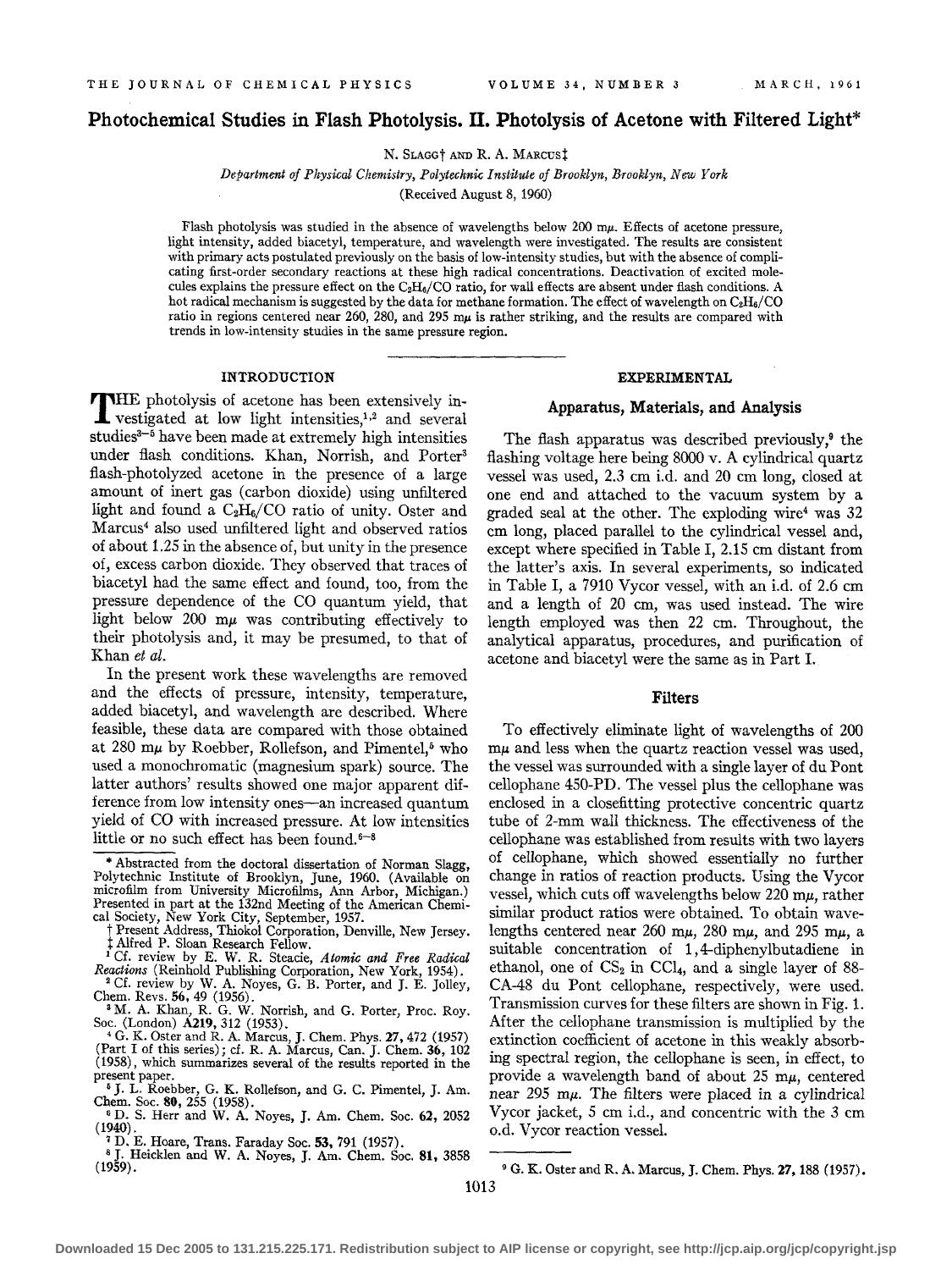|                                                             |                                                           |                                                          | $\mathbf{r}$ and $\mathbf{r}$ , $\mathbf{r}$ and $\mathbf{r}$ photolysis of accedite with flittled halfit. |                                                         |                                                          |                                                      |                                                      |                                               |  |  |  |  |
|-------------------------------------------------------------|-----------------------------------------------------------|----------------------------------------------------------|------------------------------------------------------------------------------------------------------------|---------------------------------------------------------|----------------------------------------------------------|------------------------------------------------------|------------------------------------------------------|-----------------------------------------------|--|--|--|--|
| a. Effect of acetone pressure                               |                                                           |                                                          |                                                                                                            |                                                         |                                                          |                                                      |                                                      |                                               |  |  |  |  |
| Exptl                                                       | $p_{\rm{acet}}$<br>(mm)                                   | No. of<br>flashes                                        |                                                                                                            | CO/flash<br>$(\mu \text{ moles})$                       | $C_2H_6/CO$                                              | CH <sub>4</sub> /CO                                  |                                                      | $CO/p_{\rm{acet}}$<br>$\times 10^{3}$         |  |  |  |  |
| 100 <sup>a</sup><br>97a<br>73a                              | 243<br>150<br>100                                         | 3<br>$\mathbf{3}$<br>3                                   |                                                                                                            | 0.51<br>0.37<br>0.24                                    | 1.21<br>1.49<br>1.66                                     | 0,10<br>0.10<br>0.11                                 |                                                      | $2.1\,$<br>2.3<br>2.4                         |  |  |  |  |
| 56<br>$\bf 48$<br>49<br>57<br>$\overline{37}$<br>39<br>59   | 160<br>100<br>100<br>50<br>25<br>9.1<br>6.7               | $\frac{2}{2}$<br>$\boldsymbol{4}$<br>10<br>$25\,$<br>30  |                                                                                                            | 0.46<br>0.30<br>0.28<br>0.16<br>0.085<br>0.026<br>0.021 | 1.31<br>1.62<br>1.65<br>1.61<br>1.83<br>2.26<br>2.32     | 0.11<br>0.10<br>0.11<br>0.12<br>0.11<br>0.11<br>0.12 |                                                      | 2.8<br>3.0<br>2.8<br>3.2<br>3.4<br>2.9<br>3.1 |  |  |  |  |
| b. Effect of incident intensity, $I_0$ , at 100 mm acetoneb |                                                           |                                                          |                                                                                                            |                                                         |                                                          |                                                      |                                                      |                                               |  |  |  |  |
|                                                             | Exptl.                                                    | Wire<br>distance<br>(cm)                                 | No. of<br>$_{\rm{flashes}}$                                                                                |                                                         | CO/ flash<br>$(\mu \text{ moles})$                       | $C_2H_6/CO$                                          | CH <sub>4</sub> /CO                                  |                                               |  |  |  |  |
|                                                             | 48<br>49<br>41<br>34<br>42<br>43<br>44                    | 2.15<br>2.15<br>5.75<br>10.25<br>18.25<br>18.25<br>28.25 | $\frac{2}{2}$<br>15<br>20<br>20<br>25                                                                      |                                                         | 0.30<br>0.28<br>0.13<br>0.073<br>0.035<br>0.036<br>0.020 | 1.62<br>1.65<br>1.52<br>1.64<br>i.67<br>1.63         | 0.10<br>0.11<br>0.12<br>0.09<br>0.11<br>0.11<br>0.11 |                                               |  |  |  |  |
| c. Effect of temperature at 100 mm acetone                  |                                                           |                                                          |                                                                                                            |                                                         |                                                          |                                                      |                                                      |                                               |  |  |  |  |
|                                                             | Exptl.                                                    | $T$ (°C)                                                 | No. of<br>flashes                                                                                          |                                                         | CO/flash<br>$(\mu \text{ moles})$                        | $C_2H_6/CO$                                          | CH <sub>4</sub> /CO                                  |                                               |  |  |  |  |
|                                                             | 114<br>116<br>113<br>115<br>141°<br>140 <sup>c</sup>      | 26<br>25<br>90<br>90<br>185<br>26                        | 4<br>$\frac{4}{4}$<br>$\overline{\mathbf{4}}$<br>1<br>1                                                    |                                                         | 0.15<br>0.13<br>0.15<br>0.14<br>0.68<br>0.78             | 1.64<br>1.62<br>1.77<br>1.81<br>1.86<br>1.70         | 0.11<br>0.12<br>0.10<br>0.11<br>0.09<br>0.12         |                                               |  |  |  |  |
|                                                             |                                                           |                                                          | d. Effect of added biacetyl at 100 mm acetone                                                              |                                                         |                                                          |                                                      |                                                      |                                               |  |  |  |  |
|                                                             | Exptl.                                                    | Biacetyl<br>(mm)                                         | No. of<br>flashes                                                                                          |                                                         | CO/ flash<br>$(\mu \text{ moles})$                       | $C_2H_6/CO$                                          | CH <sub>4</sub> /CO                                  |                                               |  |  |  |  |
|                                                             | 49<br>$77\,$<br>78<br>11 <sup>d</sup><br>102 <sup>d</sup> | $0.28$<br>0.54<br>0.58                                   | $\frac{2}{3}$<br>1<br>$\mathbf{1}$                                                                         |                                                         | 0.28<br>0.30<br>0.28<br>1.13<br>1.37                     | 1.65<br>1.64<br>1.58<br>1.28<br>1.03                 | 0.11<br>0.10<br>0.09<br>0.11<br>0.07                 |                                               |  |  |  |  |
| e. Effect of wavelength <sup>e</sup>                        |                                                           |                                                          |                                                                                                            |                                                         |                                                          |                                                      |                                                      |                                               |  |  |  |  |
|                                                             | Exptl.<br>$\lambda$ (m $\mu$ )                            |                                                          | No. of<br>Acetone<br>(mm)<br>flashes                                                                       |                                                         | CO/ flash<br>$(\mu \text{ moles})$                       | $C_2H_6/CO$                                          | CH <sub>4</sub> /CO                                  |                                               |  |  |  |  |
|                                                             | 153<br>163<br>154                                         | 260<br>260<br>260                                        | $\frac{25}{25}$<br>100<br>100<br>200<br>14                                                                 |                                                         | 0.047<br>0.052<br>0.105                                  | 2.83<br>2.67<br>1.93                                 | 0.21<br>0.17<br>$0.10\,$                             |                                               |  |  |  |  |
|                                                             | 136<br>137<br>162                                         | 280<br>280<br>280                                        | 100<br>15<br>15<br>100<br>200<br>8                                                                         |                                                         | 0.046<br>0.047<br>0.089                                  | 2.26<br>2.33<br>1.41                                 | 0.11<br>0.10<br>0.09                                 |                                               |  |  |  |  |
|                                                             | 138<br>147<br>166                                         | 295<br>295<br>295                                        | 100<br>16<br>100<br>16<br>8<br>200                                                                         |                                                         | 0.037<br>0.036<br>0.084                                  | 1.23<br>1.27<br>1.11                                 | 0.12<br>0.11<br>$0.21\,$                             |                                               |  |  |  |  |

TABLE I. Flash photolysis of acetone with filtered light.

<sup>a</sup> Experiments 73–116 were performed with a new sample of cellophane 450-PD.<br><sup>b</sup> The intensity is approximately inversely proportional to the distance between wire and vessel axis noted in Table Ib (cf. footnote 9). Some be expected from this "infinite length line source" law at the larger distances because of the finite length effect. For this reason, no CO/Io ratios were computed.

<sup>c</sup> Vycor reaction vessel, wire 2.50 cm from vessel axis. d Quartz vessel without cellophane, 450-PD filter.

**e Vycor reaction vessel, wire 3.2o em from vessel axis.**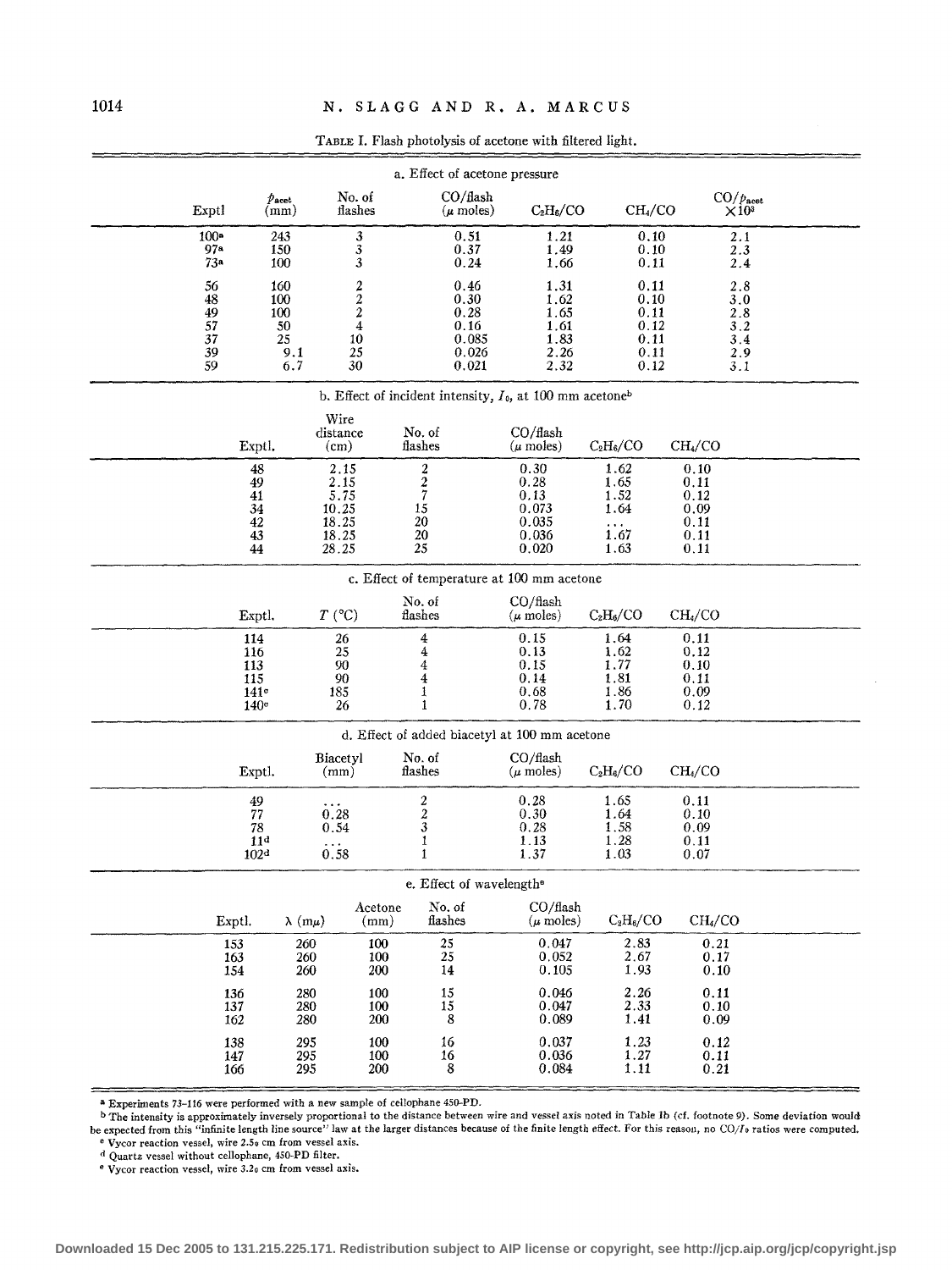



450-PD is 0.0013 in.

### **Temperature**

Almost all experiments were performed at room temperature. A temperature of about 90°C was obtained with a heated beaker of water and one of 185°C with an easily removable asbestos-covered heating coil which jacketed the vessel. At the desired temperature, determined by a thermocouple, the acetone pressure was adjusted, the heating device removed, and the wire moved quickly into place and flashed. The resultant maximum gas temperature drop before flashing, inferred from any gas pressure drop, was less than 8°C.

### **RESULTS**

Results obtained at various acetone pressures, intensities, temperature, added biacetyl, and wavelength are given in Table I and Fig. 2. The results may be summarized as follows:

1. When the wavelengths shorter than 200  $m\mu$  are removed, CO is directly proportional to the acetone pressure. Hence, because of the small percent light absorption in this region,<sup>10</sup> CO is directly proportional to the absorbed light intensity. However, when wavelengths shorter than 200 m $\mu$  are not removed, the CO vs  $p$  plot in Fig. 2 does not extrapolate to the origin, a consequence of the intense acetone absorption near 190 m $\mu$ . The remaining results shown here were obtained in the absence of these short wavelengths.

<sup>10</sup> R. G. W. Norrish, H. G. Crone, and 0. D. Saltmarsh, J. Chern. Soc. **1934,** 1456; W. A. Noyes, A. B. F. Duncan, and W. M. Manning, **J.** Chern. Phys. 2, 717 (1934).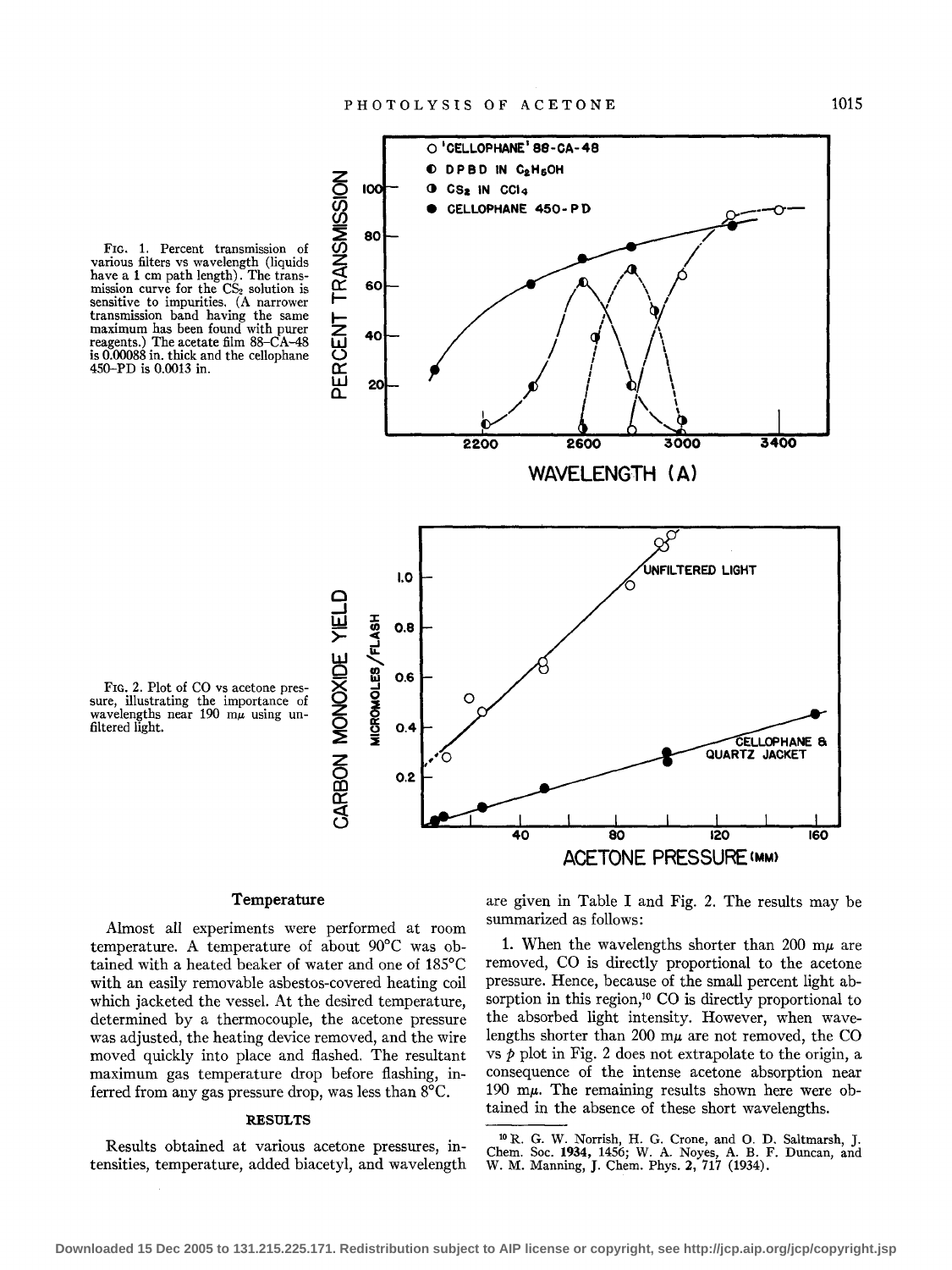2. CO was essentially independent of temperature and of traces of added biacetyl.

3. The  $C_2H_6/CO$  ratio decreased markedly with increasing pressure. It was independent of incident light intensity, of added biacetyl (unlike the 190 m $\mu$  data<sup>4</sup>), and almost independent of temperature.

4. The  $C_2H_6/CO$  ratio increased with decreasing wavelength in the three regions studied (260, 280, 295  $m\mu$ , in the pressure range investigated.

5. The CH4/CO ratio was independent of all the preceding variables, except perhaps of wavelength.

6. Two experiments with equal mixtures of acetone and acetone- $d_6$  were performed. The ratio  $(CD_4)(CH_4)$  $(CD_3H)(CH_3D)$  was found to be 1.08 and 1.12.<sup>11</sup>

### DISCUSSION

Comparison of the  $C_2H_6/CO$  ratios in Table Ia and b with the corresponding ratios at various wavelengths suggests that our major photochemical contribution is centered near 290 m $\mu$ .

The independence of CO quantum yield of absorbed light intensity is in agreement with step (1), first suggested by low intensity studies, this step being followed now by radical recombinations only.

$$
(CH3)2CO+ h\nu \rightarrow 2CH3+CO
$$
  
or  $\rightarrow CH3+CH3CO' \rightarrow 2CH3+CO.$  (1)

 $CH<sub>3</sub>CO'$  denotes a hot  $CH<sub>3</sub>CO$  whose only fate is to dissociate. At low intensities, CO is also formed from dissociation of thermally equilibrated  $CH<sub>3</sub>CO$  radicals, a step which can readily be shown to be unimportant here because of the huge radical concentration and the resulting predominance of radical recombinations. (Similarly, reaction of thermal CHs's with acetone to form CH4 can be excluded here.)

The independence of  $C_2H_6/CO$  ratio and, hence, of biacetyl/CO ratio12 of light intensity, and the decrease in  $C_2H_6/CO$  ratio with increasing pressure are consistent with steps (1) and (2), (2a) having been established by low-intensity studies.

$$
(CH3)2CO + h\nu \rightarrow (CH3)2CO* \rightarrow CH3+CH3CO (2a)
$$

$$
\stackrel{M}{\rightarrow} (\text{CH}_3)_2\text{CO}, \qquad (2b)
$$

where *M* is any colliding molecule.

This trend of ratio with pressure was also found at low intensities,<sup>6</sup> the study being performed at constant absorbed intensity to counteract the intensity effect on thermal reactions noted earlier but absent here. However, under low-intensity conditions wall effects can occur, and one explanation previously offered for the pressure trend was based on an increased acetone pressure's causing a decreased diffusion of acetyl radicals to the wall. At the wall they were assumed to recombine to form biacetyl. Wall effects are absent under flash conditions, so such an explanation is not applicable here: The radical concentration is so high at flash intensities that the radical may be estimated to diffuse only about 0.01 em at 100 mm gas pressure before it recombines.13 It therefore has a negligible chance of reaching the wall. Another complicating pressure effect sometimes present at low intensities but absent here involves diffusion of radicals out of the light beam, thereby decreasing their average concentration and increasing the relative importance of first-order processes.14

The independence of  $CH<sub>4</sub>/CO$  of incident light intensity<sup>15</sup> and acetone pressure shows that the  $CH<sub>4</sub>$ , too, arises either in a primary act or from one species which does not undergo competitive reactions of different orders. The first possibility, an intramolecular formation of  $CH<sub>4</sub>$  and  $CH<sub>2</sub>CO$ , was eliminated by the results of our acetone-acetone- $d_6$  experiments, whose random mixing results established a free radical origin of the methanes. (In an intramolecular formation, only CH<sup>4</sup> and CD4 would be formed.) Again, we believe that we have established that the bulk of the methane does not arise here from a disproportionation between thermally equilibrated  $CH<sub>3</sub>'s$  and  $CH<sub>3</sub>CO's$ , for in that case the CH4/CO would decrease appreciably with increasing acetone pressure, which it does not.<sup>5,16</sup> Accordingly, we infer that the  $CH<sub>4</sub>$  arises from a hot methyl radical (or hot acetyl reacting with methyl). This mechanism is easily shown to be consistent with a  $(CH<sub>4</sub>)(CD<sub>4</sub>)/CH<sub>3</sub>D)(CD<sub>3</sub>H)$  ratio of about unity in the absence of isotopic effects. Even including isotopic effects some cancellation of the effects would be expected in this overall ratio, with a result which would approach unity.

The wavelength effect on the  $C_2H_6/CO$  ratio is striking. The ratio increases with decreasing wavelength in the pressure range studied. Data in the literature obtained in this pressure range at the higher low intensities and at two different wavelengths are summarized in Table II. The same trend appears to exist, 17 though not unequivocally. The maximum intensity in

### $\{ (C_2H_6/CO) [ (C_2H_6/CO) -1 ] \}$ <sup>1</sup>,

 $n$  We are greatly indebted to Professor H. I. Schiff of McGill University for these analyses.

University for these analyses.<br><sup>12</sup> In unpublished studies in this laboratory, A. Shilman has found this ratio to equal approximately  $(C_2H_6/CO-1)$ . See footnote 5.

<sup>&</sup>lt;sup>13</sup> The distance, *x*, is  $(2Dr)^{\dagger}$ , and *r*, the lifetime of a radical, =  $1/(kR/t)^{\dagger}$  so that  $x = (4D^2t/kR)^{1/4}$  where *R* is the biacetyl formation per unit volume, *t* is the flash time,  $3 \times 10^{-4}$  sec<sup>4</sup>, and *k* is the recombination constant, assumed here as a first approximation to be of the order of that<sup>1</sup> for CH<sub>3</sub> radicals. tion to be of the order of that<sup>1</sup> for CH<sub>3</sub> radicals. <sup>1</sup> W. A. Noyes and L. Dorfman, J. Chem. Phys. **16**, 788 (1948);

A. J. C. Nicholson, J. Am. Chem. Soc. 73, 3981 (1951).<br><sup>15</sup> Cf. same independence of ratio on  $I_0$  and same value of ratio at high "low intensities," P. Ausloos and E. W. R. Steacie, Can. J. Chem. 33, 47 (1955). 11 Autores and L. W. At Steather, callis  $^{16}$  (CH<sub>s</sub>)  $\propto$  (C<sub>2</sub>H<sub>6</sub>)<sup>i</sup> and (CH<sub>s</sub>CO) $\propto$  (C<sub>2</sub>H<sub>6</sub>–CO)<sup>j</sup>, therefore

 $R_{\text{CH}4}/R_{\text{CO}}$  would be proportional to

where  $C_2H_6$  denotes the ethane formed, etc. <sup>17</sup> An opposite trend at this pressure has been observed under different conditions (e.g., lower intensities). See work cited in footnote 6.